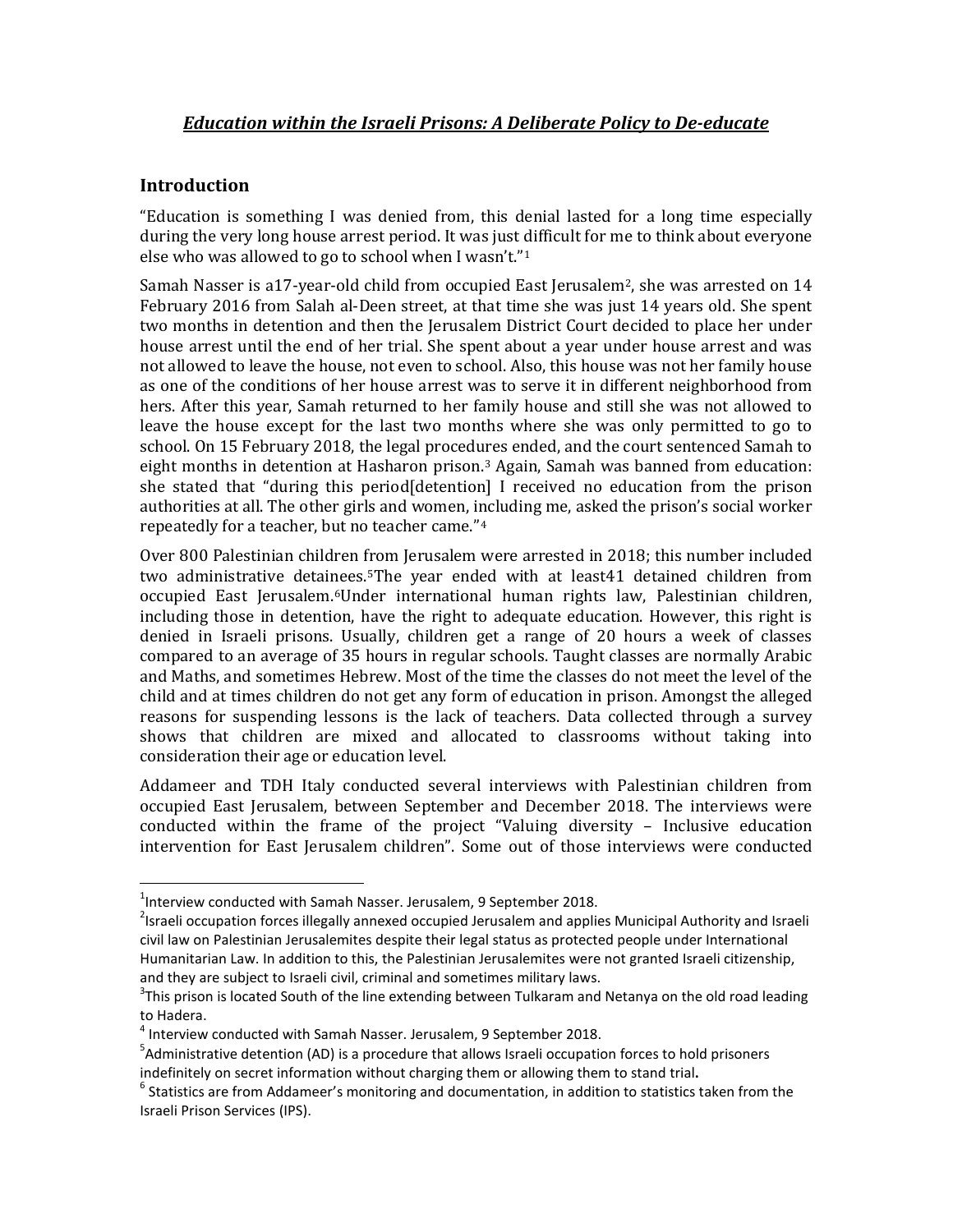with children still in detention and others were held after their release. Those interviews revealed that 25% of children did not receive any education during detention, while the others only received some Arabic, Math and sometimes Hebrew classes. Furthermore, those who did receive education have evaluated it as not adequate and not in line with their needs.

### **Incarceration of the Mind**

While not necessarily representative of the entire juvenile prison population of Palestinian child detainees from occupied East Jerusalem, the cases documented present significant grounds which show that the right to education for children in Israeli prisons is undermined and to some extent denied. In Israeli prisons, there is usually a classroom, which contains a board, student desks and a table for the teacher. While some of the children are provided with pens and notebooks, there remain a significant lack of the provision of required stationery in respect to the needs of the courses. Ahmad Ali, 15 years old was arrested in July 2018 and spent a total of four months in detention. Ahmad was placed under house-arrest following his release from Megiddo prison in October 2018. Ahmad said that, "the term started early September 2018, this is when the teacher started coming to the prison. Our books were different from the ones we used in schools outside the prison. Also, I remember the teacher bringing notebooks and pens for us. Though, they were not enough so some of the children had to buy theirs from the prison's canteen."<sup>[7](#page-1-0)</sup>

Furthermore, the education provided in the classes does not meet with the child's level. Yousef Omar is a 16-year-old child from occupied East Jerusalem held in Megiddo currently, he expressed his carelessness towards education in prison and said, "education here is really bad, I am not gaining anything out of it. In fact, during our classes the teachers spend the time by making us play, we play chess and the ladder and snake game. They do give us educational material but in total it would reach one hour a day."[8](#page-1-0)

In occupied Palestine, high school certificate is obtained following the completion of an official national exam called "Enjaz/Tawjehi"[9.](#page-1-0)This exam requires an entire year of preparations and it is prerequisite for university admission. In Israeli prisons, taking this exam is not allowed, though the prisoners do conduct it unofficially. According to the IPS law about prisoner's education, adopted in 2004 and updated in 2006, prisoners were allowed to obtain higher education degrees in prisons, including Tawjehi – now Enjaz. This was implemented through coordination with the IPS. The IPS specified what courses were allowed and what courses are not, this also applies to books. Some of the banned courses and books are biology, chemistry, physics, IT, anything that requires a drawing lap and anything that can, according to their arbitrary assessment, harm the security of 'Israel'. This meant that the allowed courses were limited to social sciences.

Nevertheless, in June 2011 the Israeli occupation forces banned higher education for Palestinians in Israeli prisons, and this included the Tawjehi exams. This was imposed as collective punishment in response to the capturing of Israeli soldier Gilad Shalit. Several attempts from civil society organizations were made to appeal the decision to ban higher education for Palestinian prisoners. The appeal reached the Israeli high court in 2015 and the decision was negative as the court ruled to maintain the ban.

 $\overline{\phantom{a}}$ 

<span id="page-1-0"></span> $7$  Interview conducted with Ahmad Ali. Jerusalem, 11 November 2018.

**<sup>8</sup>** Interview conducted with Yousef Omar. Megiddo prison, 24 October 2018.

 $^9$ Enjaz is an exam taken as completion of secondary education (12<sup>th</sup> grade). The name used to be Tawjehi.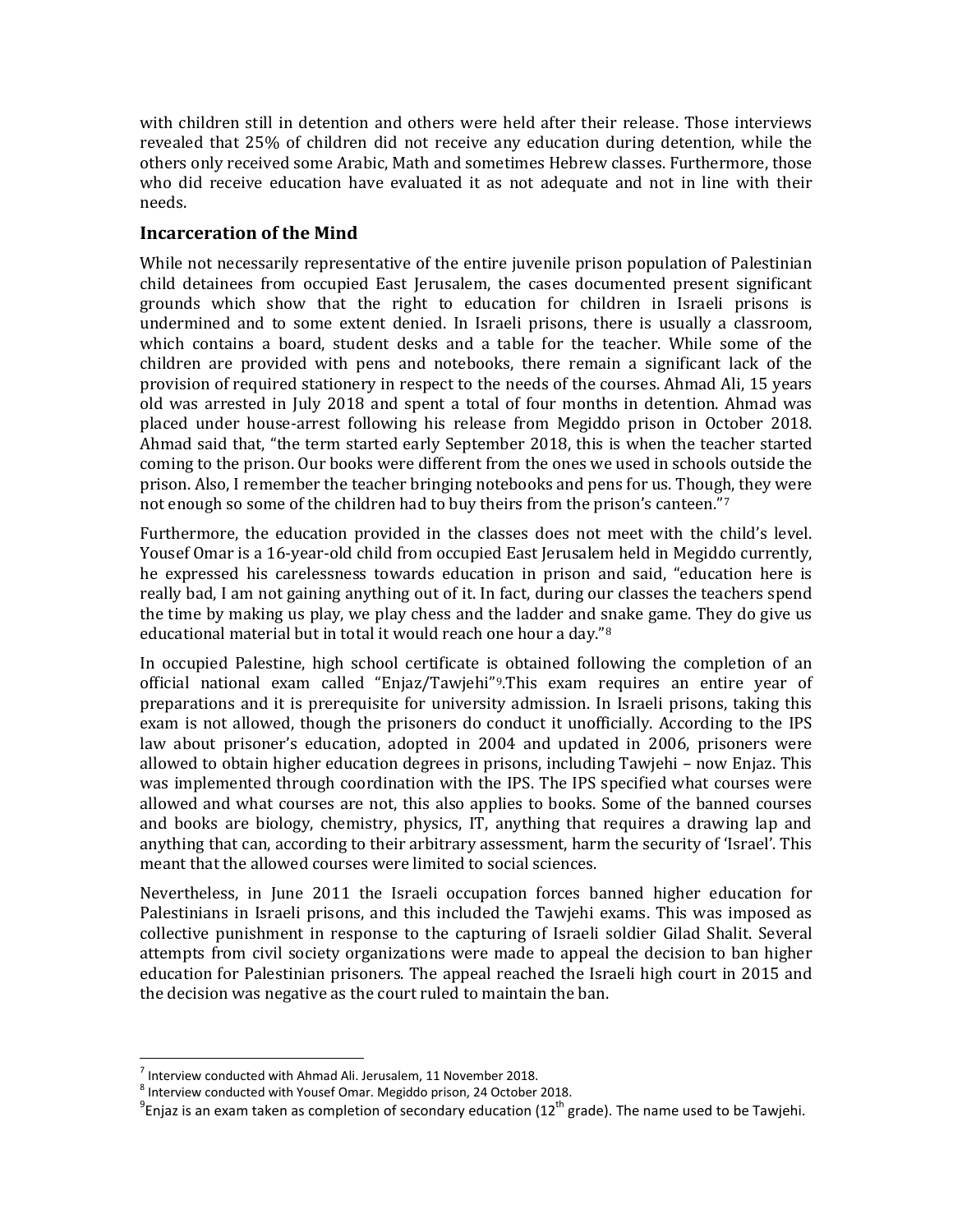Detained Palestinian children have to prepare for this exam in prison, they are also forced to conduct and organize the exam by themselves because they do it unofficially. In 2018, the female prisoners at Hasharon prison, faced a major difficulty in preparing for Tawjehi/Enjazexam, not only because they had no teacher almost for the whole year, but also because the Israeli Prison Services (IPS) constantly harassed them when they were preparing themselves to conduct the exam. This used to happen through disrupting the selforganized classes, attempts to ban them, and sometime closing the classroom. The 17-yearold Samah Nasser stated that:

Most of the girls and women wanted to study for Tawjehi, and as we had no teacher, one of the female prisoners took the responsibility of preparing and conducting for the examinations. We took lessons with Khalida Jarrar<sup>10</sup>, she taught us English, Science, and also human rights. The IPS did not allow this to go smoothly and informed Khalida that she was not allowed to continue giving us English and Arabic. Sometimes they would close the classroom and prevent us from using [it](#page-2-0). I am grateful to Khalida, I am familiar with Mathematics now only because of her.11

In contrast to Palestinian children, "Israeli child prisoners held at Ofer participate in a differentiated educational program that fully supports the emotional and academic needs of child detainees while preparing them to succeed in the Israeli matriculation exam."[12](#page-2-0)

# **The Prison's Impact on Children's Education**

The educational process is related to psychological, social, economic and political development. It is a process of mental and physical growth connected to nutrition, environmental and health conditions. Palestinian children in the oPt including children from occupied East Jerusalem are surrounded with a violent environment. Also, those who experience detention, a traumatic experience, suffer greatly from its effects. The social and psychological impact begins from the moment of imprisonment and does not end with release[.13](#page-2-0)Many children will struggle with poor concentration, difficulty in remembering, disorientation, loss of control over self-determination, shaken self-confidence, and oversensitivity when dealing with others.

According to research conducted by the Justice Policy Institute,[14](#page-2-0) detention interrupts the education of young people, many of whom find it difficult to resume study after prison. Given the centrality of the prisoner issue to Palestinian society and the high rates of incarceration, data on dropouts and reluctance to return to school are very revealing.

Recent statistics released in 2018 indicated that the total dropout rates (those who left school before completing their education) among young people in the oPt were 34% (42% for males and 27% for females).[15](#page-2-0)More specifically, while violence among students in Jerusalem is escalating their dropout rates mounted to approx. 40% since some are absorbed as cheap labor in the Israeli labor market.<sup>16</sup>Those dropouts are not only caused by

 $\overline{\phantom{a}}$ 

<span id="page-2-0"></span><sup>&</sup>lt;sup>10</sup>KhalidaJarrar is an ex PLC member and known human rights defender in her community. Khalidawas arrested in July 2017, she spent 20 months under administrative detention and was released in February 2019.<br>
<sup>11</sup> Interview conducted with Samah Nasser. Jerusalem, 9 September 2018.<br>
<sup>12</sup> Ibid.<br>
<sup>13</sup> For further information see the previo

 $16$  Palestinian Central Bureau of Statistics, 2015. The Status of the Rights of Palestinian Children 2014 Ramallah – Palestine, p 26.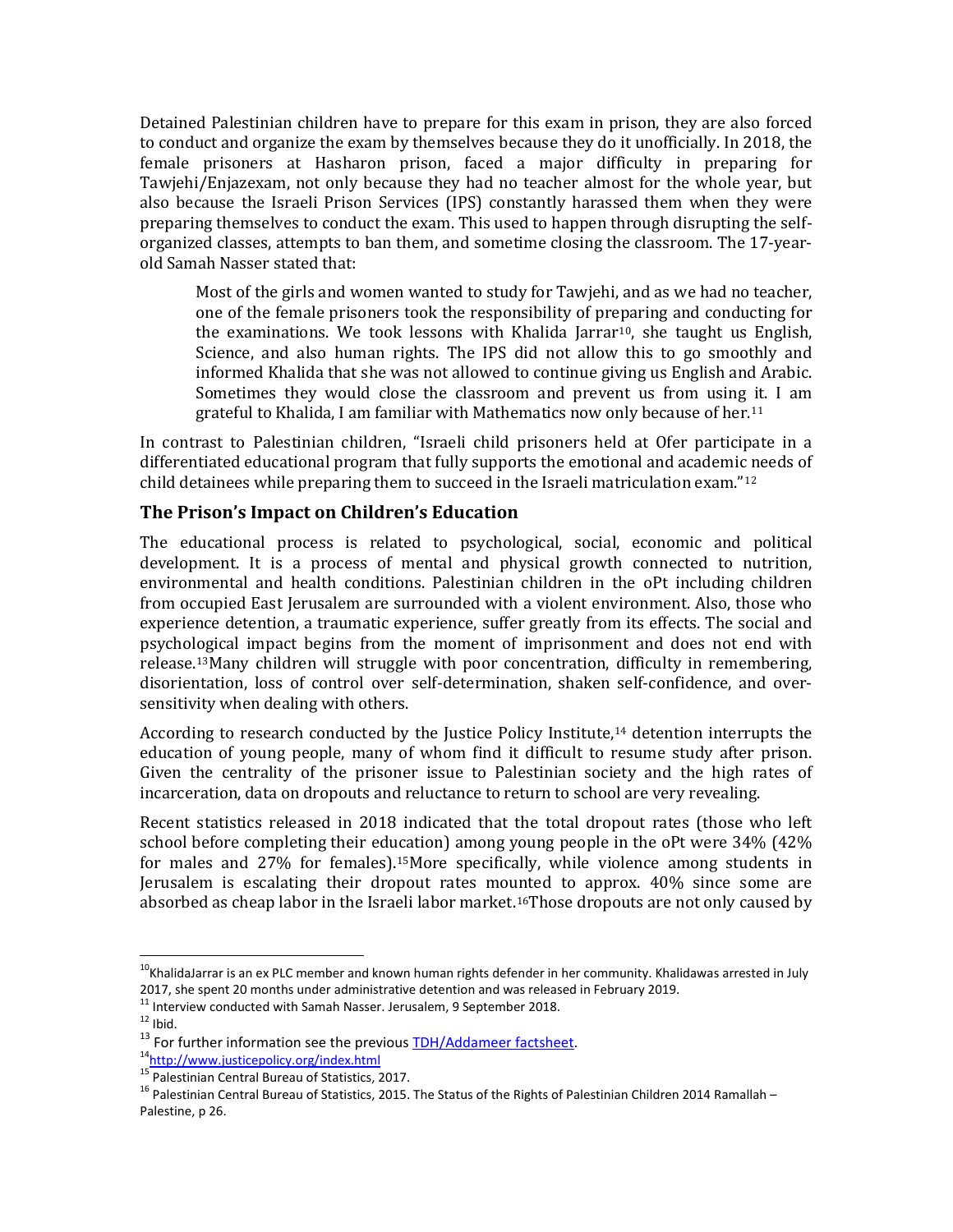detention, though detention is one main element of what shapes the violent environment that is affecting Palestinian children.

Sameer Muhammad is a 16 years old child from occupied East Jerusalem, Sameer was detained by Israeli occupation forces and was denied education. As a result, he dropped out of school after his release and does not wish to resume his education:

"When I was detained at Megiddo I received no education at all. I received some educational support from other prisoners but nothing official from the prison itself. I do not know why. Anyway, I cannot go back to school now; it has been a while since I have left the school, I am not interested in it, though I might be interested in some vocational training."<sup>[17](#page-3-0)</sup>

### **Legal Paradigm**

Israel is under an obligation to respect and uphold the rights of the Palestinian population in the West Bank, including occupied East Jerusalem, and the Gaza Strip in accordance with its obligations as an occupying power under international humanitarian law.

### *International Human Rights Law*

Article 26 of the Universal Declaration of Human Rights, issued in December 1948 states that 'Everyone has the right to education, even those deprived of their liberty'. Furthermore, Article 13 of The International Covenant on Economic, social and Cultural Rights (ICESCR) which was ratified by Israel on 3 October 199[1 r](#page-3-0)ecognizes several requirement that guarantee the full exercise of the right to education.18 As well, the Convention on the Rights of the Child (CRC) was signed on 20 November 1989 and entered into force on 2 September 1990 [en](#page-3-0)sures the right to education to everyone. Israeli government joined the CRC since 1991.19

#### *International Humanitarian Law*

In addition to the rights set forth in the Universal Declaration of Human Rights, in particular those that constitute the core of the non-derogable human rights, children also enjoy the protection of IHL. In fact, more than 25 articles in the four Geneva Conventions and their Additional Protocols of 1977 specifically address children who live in an occupied territory. For example, Article 94 of the Fourth Geneva Convention stipulates that "The Detaining Power shall encourage intellectual, educational and recreational pursuits, sports and games amongst internees". Specifically, the article adds, "The education of children and young people shall be ensured; they shall be allowed to attend schools either within the place of internment or outside."The Committee of the Rights of Children (CRC) have published recommendations in regard to the Israeli treatment of Palestinian children several times. Nevertheless, the Israeli occupation forces continues to systematically violate the rights of those children.

<sup>&</sup>lt;sup>17</sup> Interview with Sameeh Muhammad. Jerusalem, 4 September 2018.

<span id="page-3-0"></span> $18$  (a) Primary education shall be made compulsory and available free to all; (b) Secondary education in its different forms, including technical and vocational secondary education, shall be made generally available and accessible to all by every appropriate means.

<sup>&</sup>lt;sup>19</sup> Article 28 states, "Make primary education compulsory and available free to all; (b) Encourage the development of different forms of secondary education, including general and vocational education, make them available and accessible to every child, and take appropriate measures such as the introduction of free education and providing financial assistance in case of need"